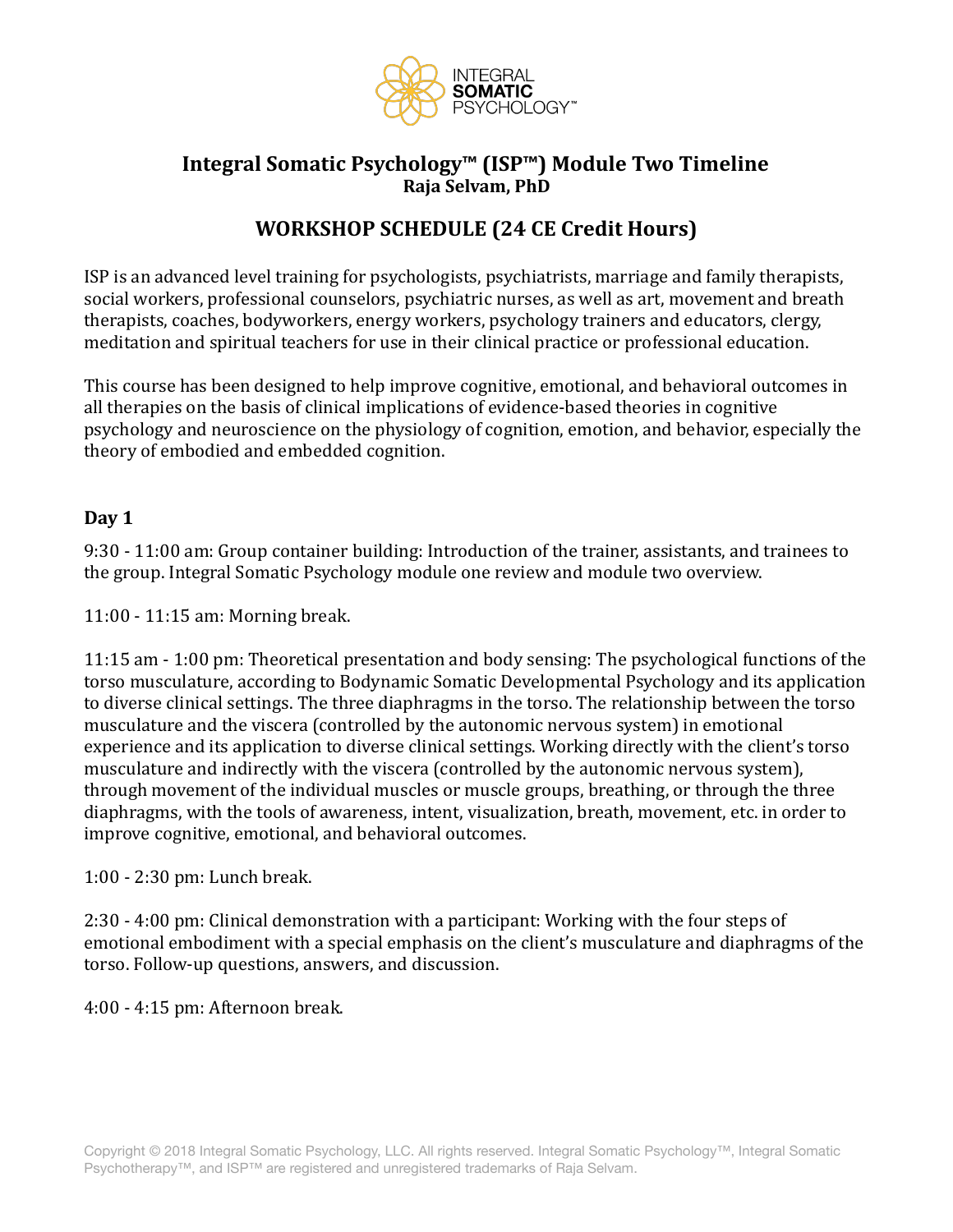4:15 - 6:00 pm: Clinical practice with working with the four steps of emotional embodiment with a special emphasis on the client's musculature and diaphragms of the torso. Debriefing of practice session. 

### **Day 2**

9:30 - 11:00 am: Theory and guided experience: The role of the layer of the quantum level subtle body, metaphorically called ether, in emotional experience and its importance for working with emotions in clinical settings. Moving, sensing, and connecting the joints of the arms and legs, areas that are important for working with this layer of the subtle body.

11:00 - 11:15 am: Morning break. 

11:15 am - 1:00 pm: Theory and guided experience: The role of the layer of the quantum level subtle body, metaphorically called air, in emotional experience and its importance for working with emotions in clinical settings. Moving, sensing, and connecting the chest area and the upper arms, large intestine and kidneys, and the lower legs, areas that are important for working with this layer of the subtle body.

1:00 - 2:30 pm: Lunch break. 

2:30 - 4:00 pm: Clinical demonstration with a participant: Working with the four steps of emotional embodiment with a special focus on working with and connecting the client's chest area and the upper arms, large intestine and kidneys, and the lower legs, areas that are important to this layer of the subtle body. Follow-up questions, answers, and discussion.

4:00 - 4:15 pm: Afternoon break. 

4:15 - 6:00 pm: Clinical practice working with the four steps of emotional embodiment with a special focus on working with and connecting the client's chest area and the upper arms, large intestine and kidneys, and the lower legs, areas that are important to the layer of the subtle body metaphorically called air. Debriefing of practice session.

#### **Day 3**

9:30 - 11:00 am: Theory and guided experience: The role of the autonomic nervous system and the organs, glands, and blood vessels governed by it in emotional experiences. The general dynamics such as constriction and arousal through which the autonomic nervous system and the areas governed by it generate as well as defend against psychological experiences. Research findings on the autonomic nervous system and its role in emotional experience. Working with the client's organs, glands, and blood vessels indirectly through breath or movement of the torso musculature or through the torso diaphragms. Working with the organs, glands, and blood vessels more directly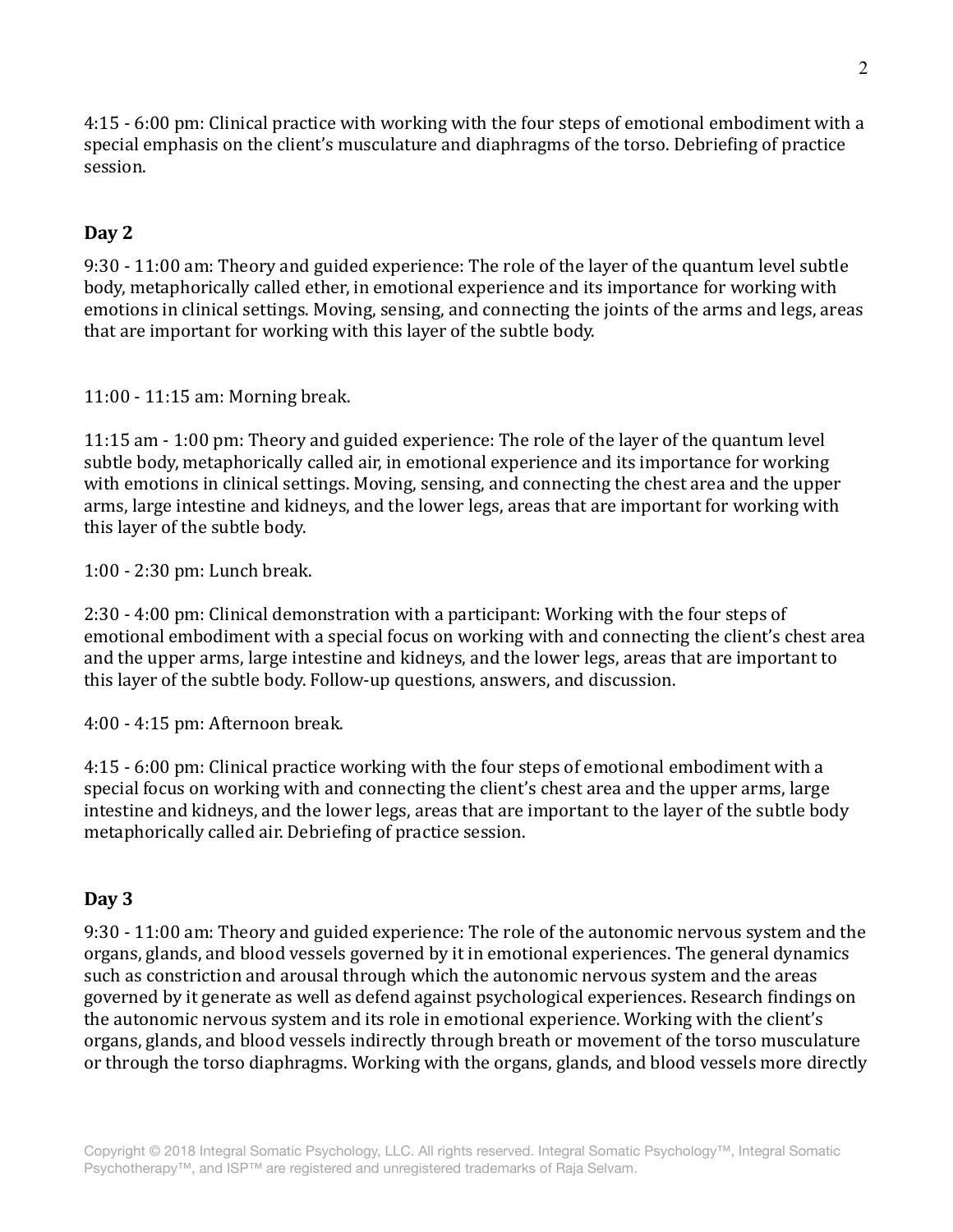with awareness, intent, visualization, breath, movement, etc. with a focus on improving cognitive, emotional, and behavioral outcomes in all therapies. Questions, answers, and discussion.

11:00 - 11:15 am: Morning break.

11:15 am - 1:00 pm: Theory and guided experience: The role of the layer of the quantum level subtle body, metaphorically called water, in emotional experience. Sensing and connecting the chest and the upper arms, the pelvic area, and the feet, areas that are important for working with this layer of the subtle body.

1:00 - 2:30 pm: Lunch break. 

2:30 - 4:00 pm: Clinical demonstration with a participant: Working with the four steps of emotional embodiment with special emphasis on the client's autonomic nervous system and the organs, glands, and the blood vessels governed by it, as well as on working on and connecting the chest and the upper arms, the pelvic area, and the feet, areas that are important to the layer of the subtle body metaphorically called water to improve cognitive, emotional, and behavioral outcomes in diverse clinical settings. Follow-up questions, answers, and discussion.

4:00 - 4:15 pm: Afternoon break. 

4:15 - 6:00 pm: Clinical practice working on the four steps of emotional embodiment with special emphasis on working with the client's autonomic nervous system and the organs, glands, and the blood vessels governed by it, as well as on working and connecting the chest and the upper arms, the pelvic area, and the feet, areas that are important to the layer of the subtle body metaphorically called water. Debriefing of practice session.

#### Day 4

9:30 am - 11:00 am: Theory and guided experience: Inter-personal resonance. Scientific evidence and its importance for the clinical setting. Mechanisms and functions of inter-personal resonance. Difference between resonance, transference, and counter-transference. How to develop and use inter-personal resonance to improve emotional embodiment and attachment work.

11:00 - 11:15 am: Morning break.

11:15 am - 1:00 pm: Theory and guided experience: The role of the layer of the quantum level subtle body, metaphorically called fire, in emotional experience. Moving, sensing and connecting the head, the respiratory diaphragm and digestive organs other than the large intestine, and the thighs, areas that are important to this layer of the subtle body.

1:00 - 2:30 pm: Lunch break.